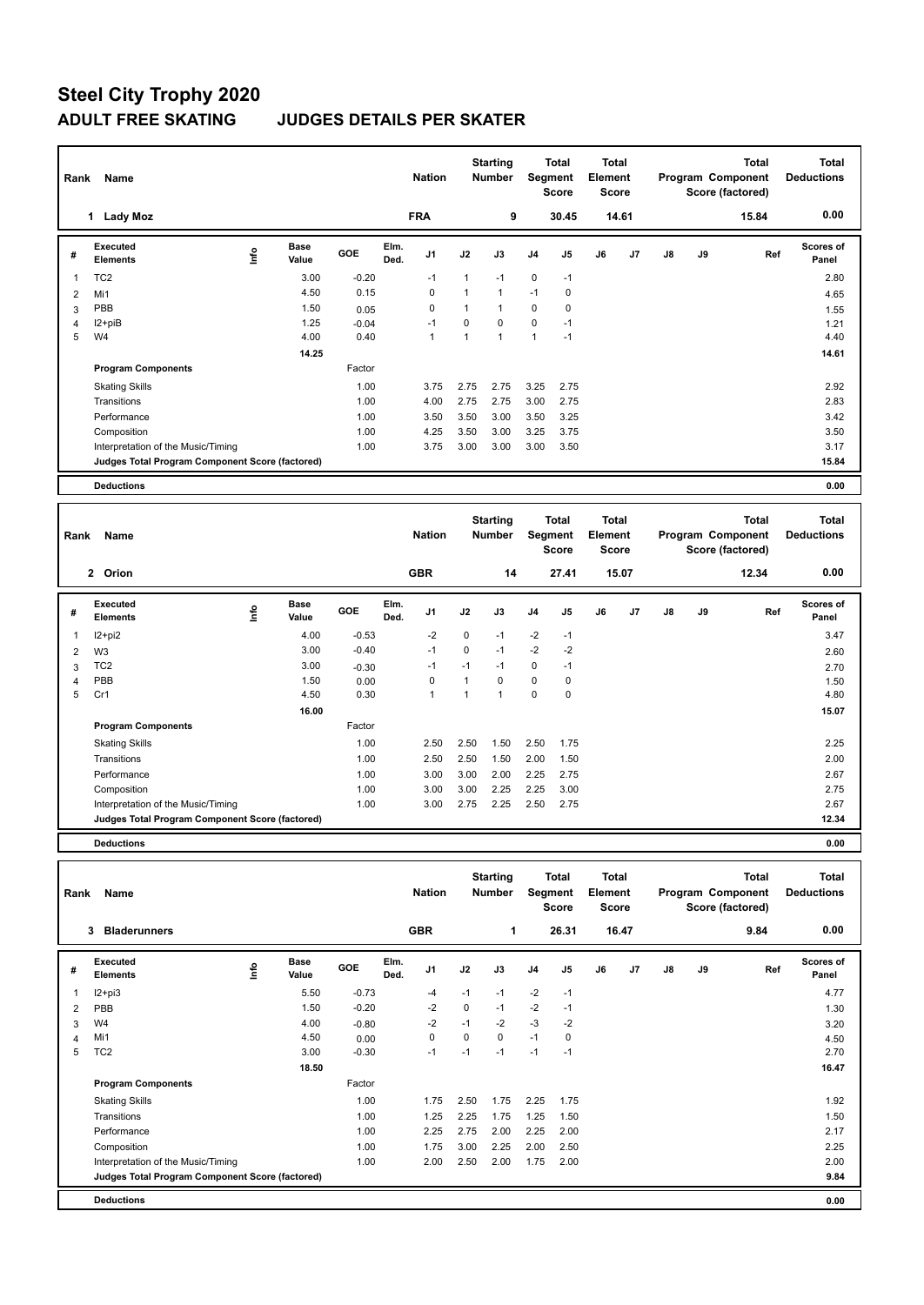| Rank           | <b>Name</b>                                     |                            |         | <b>Nation</b>                  |          | <b>Starting</b><br><b>Number</b> | <b>Segment</b> | <b>Total</b><br><b>Score</b>            | Total<br>Element<br><b>Score</b>        |       |    |    | <b>Total</b><br>Program Component<br>Score (factored) | Total<br><b>Deductions</b>        |
|----------------|-------------------------------------------------|----------------------------|---------|--------------------------------|----------|----------------------------------|----------------|-----------------------------------------|-----------------------------------------|-------|----|----|-------------------------------------------------------|-----------------------------------|
|                | <b>Illusion</b><br>4                            |                            |         | <b>GBR</b>                     |          | 13                               |                | 26.13                                   |                                         | 14.89 |    |    | 11.24                                                 | 0.00                              |
| #              | <b>Executed</b><br><b>Elements</b>              | <b>Base</b><br>۴ů<br>Value | GOE     | Elm.<br>J <sub>1</sub><br>Ded. | J2       | J3                               | J <sub>4</sub> | J5                                      | J6                                      | J7    | J8 | J9 | Ref                                                   | <b>Scores of</b><br>Panel         |
| -1             | $11+pi2$                                        | 3.50                       | $-0.23$ | $-2$                           | 0        | $-1$                             | $\pmb{0}$      | $-1$                                    |                                         |       |    |    |                                                       | 3.27                              |
| $\overline{2}$ | TC <sub>2</sub>                                 | 3.00                       | $-0.30$ | $-2$                           | $-1$     | $-1$                             | $-1$           | $-1$                                    |                                         |       |    |    |                                                       | 2.70                              |
| 3              | W <sub>4</sub>                                  | 4.00                       | $-0.53$ | $-1$                           | $-1$     | $-2$                             | 0              | $-2$                                    |                                         |       |    |    |                                                       | 3.47                              |
| 4              | PBB                                             | 1.50                       | $-0.10$ | $-1$                           | 0        | $-1$                             | $\mathbf 0$    | $-2$                                    |                                         |       |    |    |                                                       | 1.40                              |
| 5              | Mi1                                             | 4.50                       | $-0.45$ | $-2$                           | $\Omega$ | $-1$                             | $-1$           | $-1$                                    |                                         |       |    |    |                                                       | 4.05                              |
|                |                                                 | 16.50                      |         |                                |          |                                  |                |                                         |                                         |       |    |    |                                                       | 14.89                             |
|                | <b>Program Components</b>                       |                            | Factor  |                                |          |                                  |                |                                         |                                         |       |    |    |                                                       |                                   |
|                | <b>Skating Skills</b>                           |                            | 1.00    | 2.00                           | 2.25     | 1.75                             | 2.25           | 1.75                                    |                                         |       |    |    |                                                       | 2.00                              |
|                | Transitions                                     |                            | 1.00    | 1.75                           | 2.25     | 1.75                             | 2.00           | 1.50                                    |                                         |       |    |    |                                                       | 1.83                              |
|                | Performance                                     |                            | 1.00    | 2.75                           | 2.50     | 2.25                             | 2.50           | 2.50                                    |                                         |       |    |    |                                                       | 2.50                              |
|                | Composition                                     |                            | 1.00    | 2.75                           | 2.75     | 2.00                             | 2.25           | 2.75                                    |                                         |       |    |    |                                                       | 2.58                              |
|                | Interpretation of the Music/Timing              |                            | 1.00    | 3.00                           | 2.50     | 1.75                             | 2.25           | 2.25                                    |                                         |       |    |    |                                                       | 2.33                              |
|                | Judges Total Program Component Score (factored) |                            |         |                                |          |                                  |                |                                         |                                         |       |    |    |                                                       | 11.24                             |
|                | <b>Deductions</b>                               |                            |         |                                |          |                                  |                |                                         |                                         |       |    |    |                                                       | 0.00                              |
|                |                                                 |                            |         |                                |          |                                  |                |                                         |                                         |       |    |    |                                                       |                                   |
| Rank           | Name                                            |                            |         | <b>Nation</b>                  |          | <b>Starting</b><br><b>Number</b> |                | <b>Total</b><br>Segment<br><b>Score</b> | <b>Total</b><br>Element<br><b>Score</b> |       |    |    | <b>Total</b><br>Program Component<br>Score (factored) | <b>Total</b><br><b>Deductions</b> |

|   |                                                 |    |                      |            |              |                |      |             |                |                | <b>00010</b> |       |    |    | ovore (naciorca) |                    |
|---|-------------------------------------------------|----|----------------------|------------|--------------|----------------|------|-------------|----------------|----------------|--------------|-------|----|----|------------------|--------------------|
|   | 5<br><b>Team DizHarmony</b>                     |    |                      |            |              | <b>SWE</b>     |      | 15          |                | 25.04          |              | 13.30 |    |    | 11.74            | 0.00               |
| # | Executed<br><b>Elements</b>                     | ١m | <b>Base</b><br>Value | <b>GOE</b> | Elm.<br>Ded. | J <sub>1</sub> | J2   | J3          | J <sub>4</sub> | J <sub>5</sub> | J6           | J7    | J8 | J9 | Ref              | Scores of<br>Panel |
|   | I2+pi2                                          |    | 4.00                 | $-0.53$    |              | $-2$           | $-1$ | $-1$        | $-2$           | $-1$           |              |       |    |    |                  | 3.47               |
| 2 | W <sub>3</sub>                                  |    | 3.00                 | $-0.10$    |              | $-1$           | 0    | $\mathbf 0$ | $\mathbf 0$    | $-1$           |              |       |    |    |                  | 2.90               |
| 3 | PBB                                             |    | 1.50                 | $-0.20$    |              | $-3$           | $-1$ | $-1$        | $\pmb{0}$      | $-2$           |              |       |    |    |                  | 1.30               |
| 4 | Mi1                                             |    | 4.50                 | $-0.60$    |              | -1             | 0    | $-2$        | $-2$           | $-1$           |              |       |    |    |                  | 3.90               |
| 5 | TC <sub>1</sub>                                 |    | 2.00                 | $-0.27$    |              | $-2$           | $-1$ | $-2$        | $\overline{ }$ | $-1$           |              |       |    |    |                  | 1.73               |
|   |                                                 |    | 15.00                |            |              |                |      |             |                |                |              |       |    |    |                  | 13.30              |
|   | <b>Program Components</b>                       |    |                      | Factor     |              |                |      |             |                |                |              |       |    |    |                  |                    |
|   | <b>Skating Skills</b>                           |    |                      | 1.00       |              | 2.00           | 2.50 | 1.75        | 2.00           | 1.75           |              |       |    |    |                  | 1.92               |
|   | Transitions                                     |    |                      | 1.00       |              | 1.75           | 2.25 | 1.50        | 2.50           | 1.50           |              |       |    |    |                  | 1.83               |
|   | Performance                                     |    |                      | 1.00       |              | 2.25           | 2.75 | 1.75        | 2.75           | 2.75           |              |       |    |    |                  | 2.58               |
|   | Composition                                     |    |                      | 1.00       |              | 2.75           | 3.00 | 2.00        | 2.75           | 3.25           |              |       |    |    |                  | 2.83               |
|   | Interpretation of the Music/Timing              |    |                      | 1.00       |              | 2.50           | 3.00 | 1.75        | 2.75           | 2.50           |              |       |    |    |                  | 2.58               |
|   | Judges Total Program Component Score (factored) |    |                      |            |              |                |      |             |                |                |              |       |    |    |                  | 11.74              |
|   |                                                 |    |                      |            |              |                |      |             |                |                |              |       |    |    |                  |                    |

**Deductions 0.00**

| Rank | Name                                            |      |                      |         |              | <b>Nation</b>  |      | <b>Starting</b><br><b>Number</b> | Segment        | <b>Total</b><br><b>Score</b> | <b>Total</b><br>Element<br><b>Score</b> |                |    |    | <b>Total</b><br>Program Component<br>Score (factored) | <b>Total</b><br><b>Deductions</b> |
|------|-------------------------------------------------|------|----------------------|---------|--------------|----------------|------|----------------------------------|----------------|------------------------------|-----------------------------------------|----------------|----|----|-------------------------------------------------------|-----------------------------------|
|      | <b>Northern Stars</b><br>6                      |      |                      |         |              | <b>GBR</b>     |      | 4                                |                | 22.49                        |                                         | 11.90          |    |    | 10.59                                                 | 0.00                              |
| #    | Executed<br><b>Elements</b>                     | lnfo | <b>Base</b><br>Value | GOE     | Elm.<br>Ded. | J <sub>1</sub> | J2   | J3                               | J <sub>4</sub> | J <sub>5</sub>               | J6                                      | J <sub>7</sub> | J8 | J9 | Ref                                                   | Scores of<br>Panel                |
|      | $11 + piB$                                      |      | 0.75                 | $-0.03$ |              | 0              | 0    | $-1$                             | $-1$           | 0                            |                                         |                |    |    |                                                       | 0.72                              |
| 2    | PBB                                             |      | 1.50                 | $-0.10$ |              | 0              | 0    | $-1$                             | $-3$           | $-1$                         |                                         |                |    |    |                                                       | 1.40                              |
| 3    | TC <sub>1</sub>                                 |      | 2.00                 | $-0.40$ |              | $-2$           | $-1$ | $-2$                             | $-2$           | $-2$                         |                                         |                |    |    |                                                       | 1.60                              |
|      | Cr1                                             |      | 4.50                 | $-0.45$ |              | $-1$           |      | $-1$                             | $-1$           | $-1$                         |                                         |                |    |    |                                                       | 4.05                              |
| 5    | W <sub>4</sub>                                  |      | 4.00                 | 0.13    |              | $\overline{1}$ |      | 0                                | $\mathbf 0$    | 0                            |                                         |                |    |    |                                                       | 4.13                              |
|      |                                                 |      | 12.75                |         |              |                |      |                                  |                |                              |                                         |                |    |    |                                                       | 11.90                             |
|      | <b>Program Components</b>                       |      |                      | Factor  |              |                |      |                                  |                |                              |                                         |                |    |    |                                                       |                                   |
|      | <b>Skating Skills</b>                           |      |                      | 1.00    |              | 2.75           | 2.50 | 1.50                             | 2.25           | 1.50                         |                                         |                |    |    |                                                       | 2.08                              |
|      | Transitions                                     |      |                      | 1.00    |              | 2.75           | 2.50 | 1.25                             | 1.25           | 1.25                         |                                         |                |    |    |                                                       | 1.67                              |
|      | Performance                                     |      |                      | 1.00    |              | 3.00           | 3.00 | 1.50                             | 1.50           | 2.25                         |                                         |                |    |    |                                                       | 2.25                              |
|      | Composition                                     |      |                      | 1.00    |              | 3.25           | 3.00 | 1.75                             | 1.25           | 2.50                         |                                         |                |    |    |                                                       | 2.42                              |
|      | Interpretation of the Music/Timing              |      |                      | 1.00    |              | 3.00           | 2.75 | 1.50                             | 1.75           | 2.00                         |                                         |                |    |    |                                                       | 2.17                              |
|      | Judges Total Program Component Score (factored) |      |                      |         |              |                |      |                                  |                |                              |                                         |                |    |    |                                                       | 10.59                             |
|      | <b>Deductions</b>                               |      |                      |         |              |                |      |                                  |                |                              |                                         |                |    |    |                                                       | 0.00                              |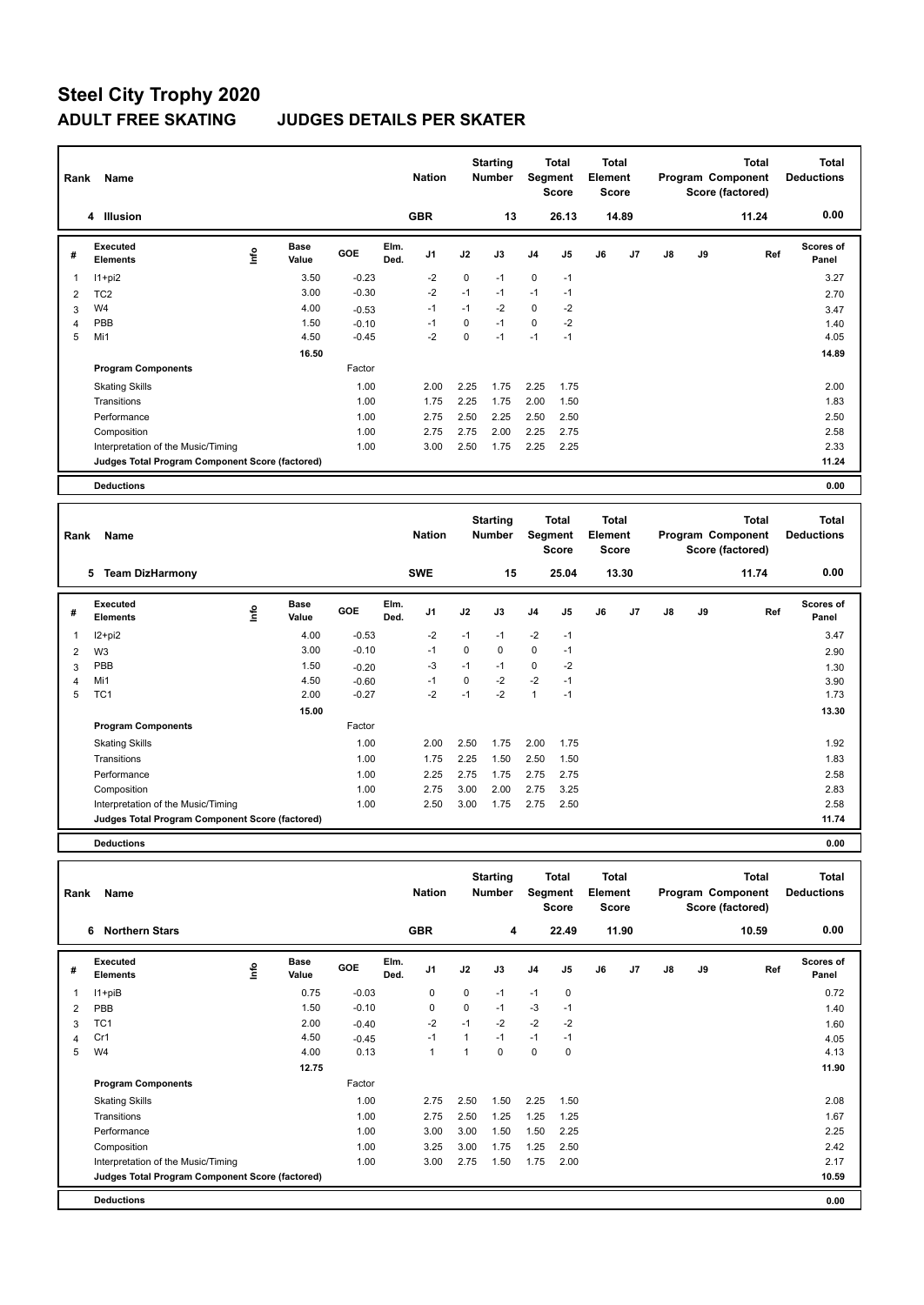| Rank           | Name                                            |      |                      |         |              | <b>Nation</b>  |             | <b>Starting</b><br><b>Number</b> | Segment        | <b>Total</b><br><b>Score</b> | <b>Total</b><br>Element<br><b>Score</b> |                |    |    | <b>Total</b><br>Program Component<br>Score (factored) | Total<br><b>Deductions</b> |
|----------------|-------------------------------------------------|------|----------------------|---------|--------------|----------------|-------------|----------------------------------|----------------|------------------------------|-----------------------------------------|----------------|----|----|-------------------------------------------------------|----------------------------|
|                | <b>Starlight Tornado</b><br>7                   |      |                      |         |              | <b>GBR</b>     |             | $\overline{2}$                   |                | 21.50                        |                                         | 12.42          |    |    | 9.08                                                  | 0.00                       |
| #              | Executed<br><b>Elements</b>                     | ١nf٥ | <b>Base</b><br>Value | GOE     | Elm.<br>Ded. | J <sub>1</sub> | J2          | J3                               | J <sub>4</sub> | J <sub>5</sub>               | J6                                      | J <sub>7</sub> | J8 | J9 | Ref                                                   | <b>Scores of</b><br>Panel  |
| $\overline{1}$ | $12+pi1$                                        |      | 2.00                 | $-0.60$ |              | $-4$           | $-3$        | $-3$                             | $-3$           | $-2$                         |                                         |                |    |    |                                                       | 1.40                       |
| $\overline{2}$ | PBB                                             |      | 1.50                 | $-0.35$ |              | $-3$           | $-2$        | $-2$                             | $-4$           | $-1$                         |                                         |                |    |    |                                                       | 1.15                       |
| 3              | Cr1                                             |      | 4.50                 | $-0.60$ |              | $-1$           | $\mathbf 0$ | $-2$                             | $-3$           | $-1$                         |                                         |                |    |    |                                                       | 3.90                       |
| 4              | W <sub>4</sub>                                  |      | 4.00                 | $-0.53$ |              | -1             | $-2$        | $-1$                             | $-2$           | $\mathbf 0$                  |                                         |                |    |    |                                                       | 3.47                       |
| 5              | TC <sub>2</sub>                                 |      | 3.00                 | $-0.50$ |              | $-2$           | $-2$        | $-1$                             | $-3$           | $-1$                         |                                         |                |    |    |                                                       | 2.50                       |
|                |                                                 |      | 15.00                |         |              |                |             |                                  |                |                              |                                         |                |    |    |                                                       | 12.42                      |
|                | <b>Program Components</b>                       |      |                      | Factor  |              |                |             |                                  |                |                              |                                         |                |    |    |                                                       |                            |
|                | <b>Skating Skills</b>                           |      |                      | 1.00    |              | 2.25           | 1.75        | 1.25                             | 1.75           | 1.50                         |                                         |                |    |    |                                                       | 1.67                       |
|                | Transitions                                     |      |                      | 1.00    |              | 2.00           | 1.75        | 1.00                             | 1.00           | 1.50                         |                                         |                |    |    |                                                       | 1.42                       |
|                | Performance                                     |      |                      | 1.00    |              | 2.50           | 2.25        | 1.50                             | 2.75           | 2.25                         |                                         |                |    |    |                                                       | 2.33                       |
|                | Composition                                     |      |                      | 1.00    |              | 2.00           | 2.50        | 1.75                             | 1.50           | 1.75                         |                                         |                |    |    |                                                       | 1.83                       |
|                | Interpretation of the Music/Timing              |      |                      | 1.00    |              | 2.00           | 2.25        | 1.75                             | 1.00           | 1.75                         |                                         |                |    |    |                                                       | 1.83                       |
|                | Judges Total Program Component Score (factored) |      |                      |         |              |                |             |                                  |                |                              |                                         |                |    |    |                                                       | 9.08                       |
|                | <b>Deductions</b>                               |      |                      |         |              |                |             |                                  |                |                              |                                         |                |    |    |                                                       | 0.00                       |

| Rank | Name                                            |                         |                      |         |              | <b>Nation</b>  |      | <b>Starting</b><br><b>Number</b> | <b>Segment</b> | Total<br><b>Score</b> | <b>Total</b><br>Element<br><b>Score</b> |       |    |    | <b>Total</b><br>Program Component<br>Score (factored) | <b>Total</b><br><b>Deductions</b> |
|------|-------------------------------------------------|-------------------------|----------------------|---------|--------------|----------------|------|----------------------------------|----------------|-----------------------|-----------------------------------------|-------|----|----|-------------------------------------------------------|-----------------------------------|
|      | <b>Ice Diamonds</b><br>8                        |                         |                      |         |              | <b>GBR</b>     |      | 5                                |                | 21.22                 |                                         | 13.65 |    |    | 11.57                                                 | $-4.00$                           |
| #    | Executed<br><b>Elements</b>                     | ۴ů                      | <b>Base</b><br>Value | GOE     | Elm.<br>Ded. | J <sub>1</sub> | J2   | J3                               | J <sub>4</sub> | J <sub>5</sub>        | J6                                      | J7    | J8 | J9 | Ref                                                   | Scores of<br>Panel                |
| 1    | I2+piB                                          |                         | 1.25                 | $-0.17$ |              | $-2$           | $-1$ | 0                                | $-3$           | $-1$                  |                                         |       |    |    |                                                       | 1.08                              |
| 2    | PBB                                             | F                       | 1.50                 | $-0.75$ |              | $-5$           | $-5$ | $-5$                             | $-5$           | $-5$                  |                                         |       |    |    |                                                       | 0.75                              |
| 3    | W <sub>4</sub>                                  |                         | 4.00                 | $-0.13$ |              | $\mathbf{1}$   | $-1$ | $-1$                             | $\mathbf{1}$   | $-2$                  |                                         |       |    |    |                                                       | 3.87                              |
| 4    | Cr1                                             |                         | 4.50                 | $-0.15$ |              | 0              | 0    | 0                                | $-1$           | $-1$                  |                                         |       |    |    |                                                       | 4.35                              |
| 5    | TC <sub>3</sub>                                 |                         | 4.00                 | $-0.40$ |              | $-1$           | $-1$ | $\Omega$                         | $-1$           | $-2$                  |                                         |       |    |    |                                                       | 3.60                              |
|      |                                                 |                         | 15.25                |         |              |                |      |                                  |                |                       |                                         |       |    |    |                                                       | 13.65                             |
|      | <b>Program Components</b>                       |                         |                      | Factor  |              |                |      |                                  |                |                       |                                         |       |    |    |                                                       |                                   |
|      | <b>Skating Skills</b>                           |                         |                      | 1.00    |              | 3.00           | 2.25 | 2.00                             | 2.75           | 1.50                  |                                         |       |    |    |                                                       | 2.33                              |
|      | Transitions                                     |                         |                      | 1.00    |              | 2.50           | 2.25 | 1.75                             | 2.00           | 1.75                  |                                         |       |    |    |                                                       | 2.00                              |
|      | Performance                                     |                         |                      | 1.00    |              | 2.50           | 2.50 | 2.00                             | 2.50           | 2.00                  |                                         |       |    |    |                                                       | 2.33                              |
|      | Composition                                     |                         |                      | 1.00    |              | 2.75           | 3.00 | 2.25                             | 2.25           | 2.75                  |                                         |       |    |    |                                                       | 2.58                              |
|      | Interpretation of the Music/Timing              |                         |                      | 1.00    |              | 3.00           | 2.50 | 2.25                             | 2.00           | 2.25                  |                                         |       |    |    |                                                       | 2.33                              |
|      | Judges Total Program Component Score (factored) |                         |                      |         |              |                |      |                                  |                |                       |                                         |       |    |    |                                                       | 11.57                             |
|      | <b>Deductions</b>                               | Interruption in excess: |                      | $-1.00$ |              |                |      |                                  | Falls:         | $-3.00$               |                                         |       |    |    |                                                       | $-4.00$                           |

F Fall

| Rank           | Name                                            |                              |         |              | <b>Nation</b>  |      | <b>Starting</b><br><b>Number</b> | Segment        | <b>Total</b><br><b>Score</b> | <b>Total</b><br>Element<br><b>Score</b> |       |    |    | <b>Total</b><br>Program Component<br>Score (factored) | <b>Total</b><br><b>Deductions</b> |
|----------------|-------------------------------------------------|------------------------------|---------|--------------|----------------|------|----------------------------------|----------------|------------------------------|-----------------------------------------|-------|----|----|-------------------------------------------------------|-----------------------------------|
|                | 9<br>Amethyst                                   |                              |         |              | <b>GBR</b>     |      | 6                                |                | 19.92                        |                                         | 11.50 |    |    | 8.42                                                  | 0.00                              |
| #              | Executed<br><b>Elements</b>                     | <b>Base</b><br>lnfo<br>Value | GOE     | Elm.<br>Ded. | J <sub>1</sub> | J2   | J3                               | J <sub>4</sub> | J <sub>5</sub>               | J6                                      | J7    | J8 | J9 | Ref                                                   | Scores of<br>Panel                |
| 1              | TC <sub>2</sub>                                 | 3.00                         | $-0.40$ |              | $-2$           | 0    | $-1$                             | $-1$           | $-2$                         |                                         |       |    |    |                                                       | 2.60                              |
| $\overline{2}$ | PBB                                             | 1.50                         | $-0.25$ |              | $-1$           | 0    | $-2$                             | $-4$           | $-2$                         |                                         |       |    |    |                                                       | 1.25                              |
| 3              | IB+piB                                          | 0.50                         | $-0.10$ |              | $-2$           | $-2$ | $-1$                             | $-4$           | $-2$                         |                                         |       |    |    |                                                       | 0.40                              |
| 4              | W4                                              | 4.00                         | $-0.80$ |              | $-2$           | $-2$ | $-1$                             | $-3$           | $-2$                         |                                         |       |    |    |                                                       | 3.20                              |
| 5              | Cr1                                             | 4.50                         | $-0.45$ |              | $-1$           | $-1$ | 0                                | $-1$           | $-1$                         |                                         |       |    |    |                                                       | 4.05                              |
|                |                                                 | 13.50                        |         |              |                |      |                                  |                |                              |                                         |       |    |    |                                                       | 11.50                             |
|                | <b>Program Components</b>                       |                              | Factor  |              |                |      |                                  |                |                              |                                         |       |    |    |                                                       |                                   |
|                | <b>Skating Skills</b>                           |                              | 1.00    |              | 2.25           | 1.50 | 1.50                             | 1.50           | 1.25                         |                                         |       |    |    |                                                       | 1.50                              |
|                | Transitions                                     |                              | 1.00    |              | 1.75           | 1.50 | 1.25                             | 0.75           | 1.00                         |                                         |       |    |    |                                                       | 1.25                              |
|                | Performance                                     |                              | 1.00    |              | 2.50           | 2.00 | 2.00                             | 1.75           | 1.75                         |                                         |       |    |    |                                                       | 1.92                              |
|                | Composition                                     |                              | 1.00    |              | 2.25           | 2.50 | 1.50                             | 1.75           | 2.00                         |                                         |       |    |    |                                                       | 2.00                              |
|                | Interpretation of the Music/Timing              |                              | 1.00    |              | 2.25           | 1.75 | 2.00                             | 1.50           | 1.50                         |                                         |       |    |    |                                                       | 1.75                              |
|                | Judges Total Program Component Score (factored) |                              |         |              |                |      |                                  |                |                              |                                         |       |    |    |                                                       | 8.42                              |
|                | <b>Deductions</b>                               |                              |         |              |                |      |                                  |                |                              |                                         |       |    |    |                                                       | 0.00                              |
|                | Separations in excess:                          | $(1 \text{ of } 6)$          |         |              |                |      |                                  |                |                              |                                         |       |    |    |                                                       |                                   |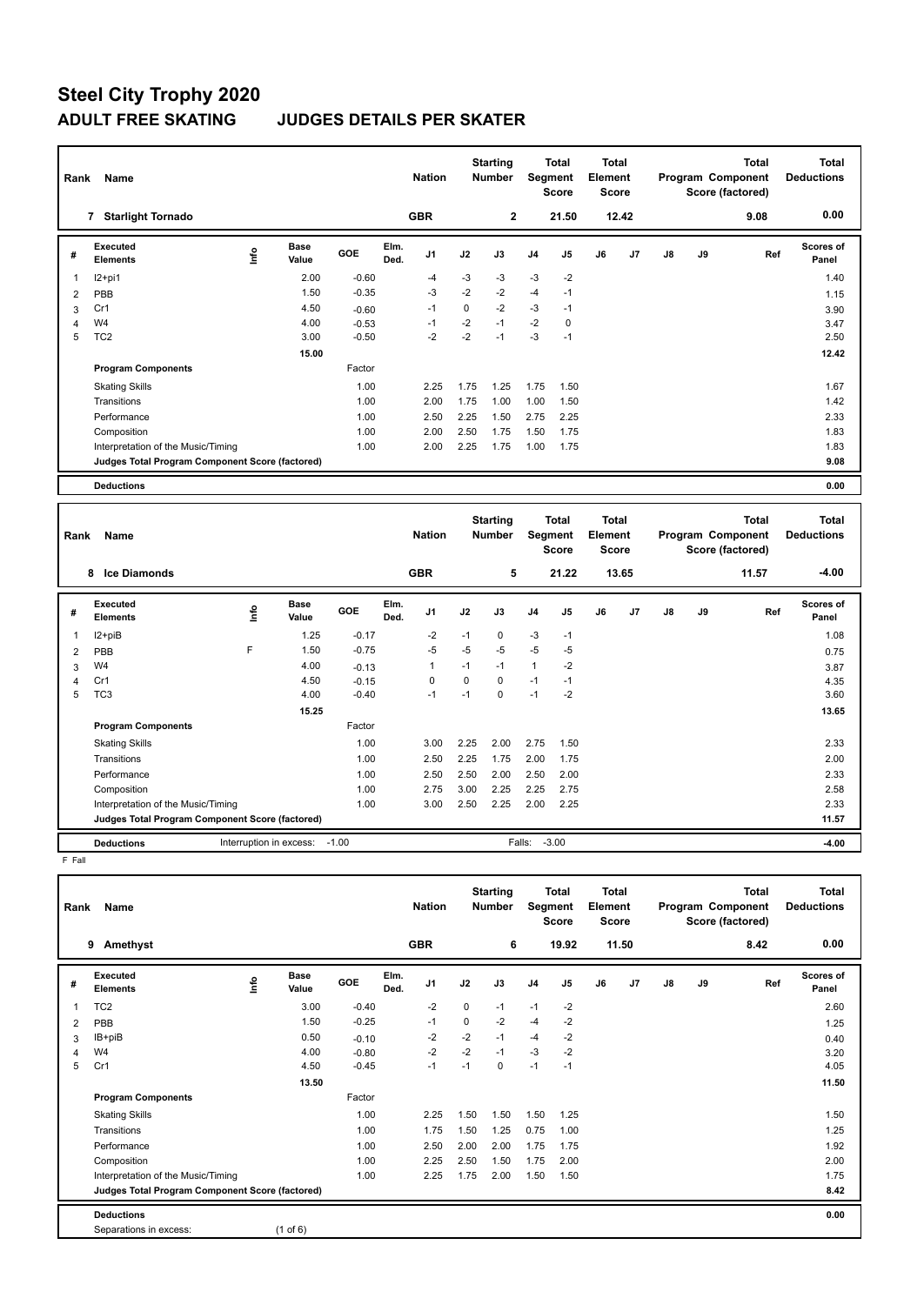| Rank | Name                                            |      |                      |         |              | <b>Nation</b>  |      | <b>Starting</b><br><b>Number</b> |                | <b>Total</b><br>Segment<br><b>Score</b> | <b>Total</b><br>Element<br><b>Score</b> |       |               |    | <b>Total</b><br>Program Component<br>Score (factored) | <b>Total</b><br><b>Deductions</b> |
|------|-------------------------------------------------|------|----------------------|---------|--------------|----------------|------|----------------------------------|----------------|-----------------------------------------|-----------------------------------------|-------|---------------|----|-------------------------------------------------------|-----------------------------------|
|      | <b>Deeside Halos</b><br>10                      |      |                      |         |              | <b>GBR</b>     |      | 7                                |                | 17.78                                   |                                         | 10.86 |               |    | 7.92                                                  | $-1.00$                           |
| #    | <b>Executed</b><br><b>Elements</b>              | ١nf٥ | <b>Base</b><br>Value | GOE     | Elm.<br>Ded. | J <sub>1</sub> | J2   | J3                               | J <sub>4</sub> | J <sub>5</sub>                          | J6                                      | J7    | $\mathsf{J}8$ | J9 | Ref                                                   | <b>Scores of</b><br>Panel         |
|      | I2+piB                                          | F    | 1.25                 | $-0.46$ |              | $-4$           | $-4$ | -3                               | $-5$           | $-3$                                    |                                         |       |               |    |                                                       | 0.79                              |
| 2    | TC <sub>1</sub>                                 |      | 2.00                 | $-0.53$ |              | $-3$           | $-3$ | $-2$                             | $-3$           | $-2$                                    |                                         |       |               |    |                                                       | 1.47                              |
| 3    | PBB                                             |      | 1.50                 | $-0.30$ |              | $-2$           | $-2$ | $-2$                             | $-3$           | $-2$                                    |                                         |       |               |    |                                                       | 1.20                              |
|      | Cr1                                             |      | 4.50                 | $-0.30$ |              | $-1$           | $-1$ | $\Omega$                         | $-2$           | $\mathbf 0$                             |                                         |       |               |    |                                                       | 4.20                              |
| 5    | W <sub>4</sub>                                  |      | 4.00                 | $-0.80$ |              | $-2$           | $-3$ | $-2$                             | $-1$           | $-2$                                    |                                         |       |               |    |                                                       | 3.20                              |
|      |                                                 |      | 13.25                |         |              |                |      |                                  |                |                                         |                                         |       |               |    |                                                       | 10.86                             |
|      | <b>Program Components</b>                       |      |                      | Factor  |              |                |      |                                  |                |                                         |                                         |       |               |    |                                                       |                                   |
|      | <b>Skating Skills</b>                           |      |                      | 1.00    |              | 1.75           | 1.25 | 1.75                             | 1.50           | 1.50                                    |                                         |       |               |    |                                                       | 1.58                              |
|      | Transitions                                     |      |                      | 1.00    |              | 1.50           | 1.00 | 1.50                             | 0.50           | 1.00                                    |                                         |       |               |    |                                                       | 1.17                              |
|      | Performance                                     |      |                      | 1.00    |              | 1.75           | 1.50 | 2.00                             | 1.50           | 1.75                                    |                                         |       |               |    |                                                       | 1.67                              |
|      | Composition                                     |      |                      | 1.00    |              | 2.00           | 1.75 | 2.00                             | 1.25           | 2.00                                    |                                         |       |               |    |                                                       | 1.92                              |
|      | Interpretation of the Music/Timing              |      |                      | 1.00    |              | 2.00           | 1.25 | 2.00                             | 1.25           | 1.50                                    |                                         |       |               |    |                                                       | 1.58                              |
|      | Judges Total Program Component Score (factored) |      |                      |         |              |                |      |                                  |                |                                         |                                         |       |               |    |                                                       | 7.92                              |
|      | <b>Deductions</b>                               |      | Falls:               | $-1.00$ |              |                |      |                                  |                |                                         |                                         |       |               |    |                                                       | $-1.00$                           |

 $F$  Fall

| Rank | Name                                            |      |                      |            |              | <b>Nation</b>  |      | <b>Starting</b><br>Number | Segment        | <b>Total</b><br><b>Score</b> | <b>Total</b><br>Element<br><b>Score</b> |      |               |    | <b>Total</b><br>Program Component<br>Score (factored) | <b>Total</b><br><b>Deductions</b> |
|------|-------------------------------------------------|------|----------------------|------------|--------------|----------------|------|---------------------------|----------------|------------------------------|-----------------------------------------|------|---------------|----|-------------------------------------------------------|-----------------------------------|
|      | 11<br>Perpetuum                                 |      |                      |            |              | <b>GBR</b>     |      | 10                        |                | 17.28                        |                                         | 9.54 |               |    | 7.74                                                  | 0.00                              |
| #    | Executed<br><b>Elements</b>                     | ١nfo | <b>Base</b><br>Value | <b>GOE</b> | Elm.<br>Ded. | J <sub>1</sub> | J2   | J3                        | J <sub>4</sub> | J5                           | J6                                      | J7   | $\mathsf{J}8$ | J9 | Ref                                                   | Scores of<br>Panel                |
| 1    | W <sub>3</sub>                                  |      | 3.00                 | $-0.60$    |              | $-2$           | $-2$ | $-1$                      | $-2$           | $-2$                         |                                         |      |               |    |                                                       | 2.40                              |
| 2    | TC <sub>1</sub>                                 |      | 2.00                 | $-0.33$    |              | $-2$           | 0    | $-1$                      | $-3$           | $-2$                         |                                         |      |               |    |                                                       | 1.67                              |
| 3    | PBB                                             |      | 1.50                 | $-0.35$    |              | -4             | $-3$ | $-2$                      | $-1$           | $-2$                         |                                         |      |               |    |                                                       | 1.15                              |
| 4    | IB+piB                                          |      | 0.50                 | $-0.08$    |              | $-2$           | $-1$ | $-2$                      | $-3$           | $-1$                         |                                         |      |               |    |                                                       | 0.42                              |
| 5    | Cr1                                             |      | 4.50                 | $-0.60$    |              | $-1$           | $-2$ | $-1$                      | $\pmb{0}$      | $-2$                         |                                         |      |               |    |                                                       | 3.90                              |
|      |                                                 |      | 11.50                |            |              |                |      |                           |                |                              |                                         |      |               |    |                                                       | 9.54                              |
|      | <b>Program Components</b>                       |      |                      | Factor     |              |                |      |                           |                |                              |                                         |      |               |    |                                                       |                                   |
|      | <b>Skating Skills</b>                           |      |                      | 1.00       |              | 2.00           | 1.75 | 1.50                      | 1.50           | 1.00                         |                                         |      |               |    |                                                       | 1.58                              |
|      | Transitions                                     |      |                      | 1.00       |              | 1.75           | 1.50 | 1.25                      | 1.00           | 1.25                         |                                         |      |               |    |                                                       | 1.33                              |
|      | Performance                                     |      |                      | 1.00       |              | 1.75           | 1.75 | 1.50                      | 2.00           | 1.50                         |                                         |      |               |    |                                                       | 1.67                              |
|      | Composition                                     |      |                      | 1.00       |              | 2.00           | 2.50 | 1.75                      | 1.75           | 1.75                         |                                         |      |               |    |                                                       | 1.83                              |
|      | Interpretation of the Music/Timing              |      |                      | 1.00       |              | 1.25           | 1.75 | 1.50                      | 1.25           | 1.25                         |                                         |      |               |    |                                                       | 1.33                              |
|      | Judges Total Program Component Score (factored) |      |                      |            |              |                |      |                           |                |                              |                                         |      |               |    |                                                       | 7.74                              |
|      | <b>Deductions</b>                               |      |                      |            |              |                |      |                           |                |                              |                                         |      |               |    |                                                       | 0.00                              |

| Rank | Name                                            |      |                      |         |              | <b>Nation</b>  |      | <b>Starting</b><br><b>Number</b> | Segment        | Total<br><b>Score</b> | <b>Total</b><br>Element<br><b>Score</b> |      |    |    | <b>Total</b><br>Program Component<br>Score (factored) | <b>Total</b><br><b>Deductions</b> |
|------|-------------------------------------------------|------|----------------------|---------|--------------|----------------|------|----------------------------------|----------------|-----------------------|-----------------------------------------|------|----|----|-------------------------------------------------------|-----------------------------------|
|      | <b>Fusion</b><br>12                             |      |                      |         |              | <b>GBR</b>     |      | 8                                |                | 16.46                 |                                         | 8.45 |    |    | 8.01                                                  | 0.00                              |
| #    | <b>Executed</b><br><b>Elements</b>              | lnfo | <b>Base</b><br>Value | GOE     | Elm.<br>Ded. | J <sub>1</sub> | J2   | J3                               | J <sub>4</sub> | J <sub>5</sub>        | J6                                      | J7   | J8 | J9 | Ref                                                   | <b>Scores of</b><br>Panel         |
| 1    | PBB                                             |      | 1.50                 | $-0.40$ |              | $-3$           | $-3$ | $-2$                             | $\mathbf 0$    | $-3$                  |                                         |      |    |    |                                                       | 1.10                              |
| 2    | W <sub>4</sub>                                  |      | 4.00                 | $-1.07$ |              | $-3$           | $-2$ | $-3$                             | $-1$           | $-3$                  |                                         |      |    |    |                                                       | 2.93                              |
| 3    | Cr1                                             |      | 4.50                 | $-0.60$ |              | $-3$           | $-1$ | $-1$                             | $\mathbf 0$    | $-2$                  |                                         |      |    |    |                                                       | 3.90                              |
| 4    | TC                                              |      | 0.00                 | 0.00    |              |                |      |                                  |                |                       |                                         |      |    |    |                                                       | 0.00                              |
| 5    | $11 + piB$                                      |      | 0.75                 | $-0.23$ |              | $-4$           | $-3$ | $-3$                             | $-3$           | $-2$                  |                                         |      |    |    |                                                       | 0.52                              |
|      |                                                 |      | 10.75                |         |              |                |      |                                  |                |                       |                                         |      |    |    |                                                       | 8.45                              |
|      | <b>Program Components</b>                       |      |                      | Factor  |              |                |      |                                  |                |                       |                                         |      |    |    |                                                       |                                   |
|      | <b>Skating Skills</b>                           |      |                      | 1.00    |              | 1.25           | 1.25 | 1.00                             | 1.50           | 1.00                  |                                         |      |    |    |                                                       | 1.17                              |
|      | Transitions                                     |      |                      | 1.00    |              | 1.25           | 1.50 | 1.00                             | 1.00           | 1.50                  |                                         |      |    |    |                                                       | 1.25                              |
|      | Performance                                     |      |                      | 1.00    |              | 1.50           | 1.75 | 1.75                             | 2.00           | 1.75                  |                                         |      |    |    |                                                       | 1.75                              |
|      | Composition                                     |      |                      | 1.00    |              | 2.25           | 2.00 | 1.75                             | 2.00           | 1.50                  |                                         |      |    |    |                                                       | 1.92                              |
|      | Interpretation of the Music/Timing              |      |                      | 1.00    |              | 1.75           | 2.00 | 2.00                             | 2.00           | 1.50                  |                                         |      |    |    |                                                       | 1.92                              |
|      | Judges Total Program Component Score (factored) |      |                      |         |              |                |      |                                  |                |                       |                                         |      |    |    |                                                       | 8.01                              |
|      | <b>Deductions</b>                               |      |                      |         |              |                |      |                                  |                |                       |                                         |      |    |    |                                                       | 0.00                              |